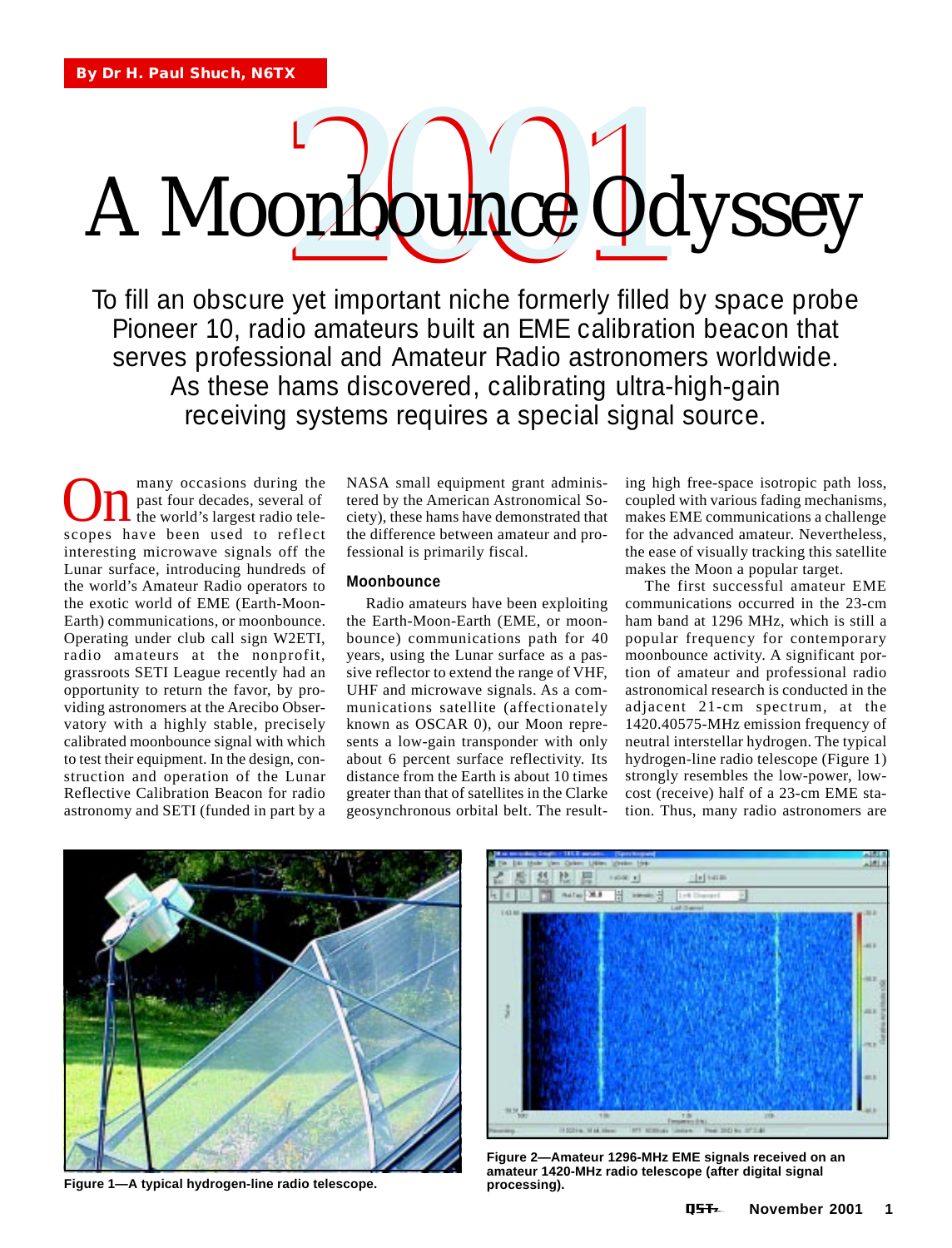able to receive amateur 23-cm EME emissions merely by tuning their receivers slightly lower in frequency (see Figure 2). In fact, members of the SETI League (who have collectively put 107 small radio telescopes on the air worldwide) frequently use weak amateur moonbounce signals to verify the proper operation of their equipment.

#### **Searching for a Pioneer**

Professional radio astronomers also require stable, weak extra-terrestrial signals to calibrate their much more sensitive receiving systems. For the past quarter century, a popular calibration source has been the weak microwave telemetry beacon aboard NASA's Pioneer 10 interplanetary space probe (Figure 3). Even over distances exceeding the radius of our solar system, this weak beacon has been detectable in waterfall spectrograph displays (Figure 4) using sensitive receivers on the world's great radio telescopes, such as the famed Arecibo observatory in Puerto Rico (Figure 5).

In March 2000, SETI League President Richard Factor, WA2IKL (Figure 6), chanced to be visiting colleagues at Arecibo as they were conducting observations in the SETI Institute's Project Phoenix targeted search for intelligently generated signals of extraterrestrial origin. For the first time, those radio astronomers found themselves unable to receive the trusty old Pioneer 10 beacon.

# **Table 1 Link Analysis of Pioneer 10 Beacon (March 2001)**

Transmitter Output =  $8 W (+39 dBm)$ Transmitter Freq = 2320 MHz Antenna Gain = +33 dBi  $EIRP = +72$  dBm Path Loss = 301 dB Incident Power = –229 dBm

The spacecraft was now at a distance of about 11.5 billion km from Earth. Link analysis (Table 1) revealed the Pioneer 10 downlink signal to be about 1 dB weaker than the detection threshold of the Project Phoenix digital signal processors.

Remembering the numerous occasions on which Arecibo and other giant radio telescopes had been activated for EME DXpeditions over the years, Factor suggested that radio amateurs might be in a position to return the favor by developing an amateur EME beacon to provide a weak, stable calibration signal for the use of amateur and professional radio astronomers alike. The resulting system received modest NASA funding through the American Astronomical Society's small equipment grant program, and went on the air just one year later. With the exception of minor outages for maintenance and redesign, the beacon has been on the air ever since, illuminating the Moon at 1296.000 MHz any time it is above the horizon from Factor's New Jersey QTH.

#### **Beacon Basic Blocks**

A block diagram of the W2ETI 23-cm EME beacon is shown in Figure 7. To prove useful as a calibrator for radio telescopes, the utmost in frequency accuracy and sta-



**Figure 4—Pioneer 10 beacon as received at Arecibo, displayed on the Project Phoenix spectrograph (faint trace on right side of screen).**

bility is required. This is accomplished by locking all frequency-determining stages to a Thunderbolt GPS-disciplined reference oscillator (Figure 8) generously provided by Trimble Navigation (through the good offices of member Art Lange, W6RXQ). This drives a Hewlett-Packard synthesized signal generator with its own frequency counter for cross-verification (Figure 9), both obtained at pennies on the dollar through the eBay internet auction site. A cascade of linear solid-state amplifier stages from Steve Kostro, N2CEI at Down East Microwave (seen in Figure 10 atop a dc power supply) bring the transmit level up to 20 W. After feed line losses, half of the output signal reaches the antenna.

The antenna (Figure 11) consists of an array of four 15-turn RHCP helices (for transmitting), courtesy of SETI League member David Clingerman, W6OAL, of Olde Antenna Labs. A second quad helix array, this one LHCP, allows for reception of the mirror-reversed EME echoes. Each

SETI LEAGUE



**Figure 6—SETI League President Richard Factor, WA2IKL, visiting the Arecibo Radio Observatory.**



**Figure 3—NASA Pioneer 10 interplanetary probe. 2 November 2001** NST.



**Figure 5—The impressive Arecibo Radio Observatory.**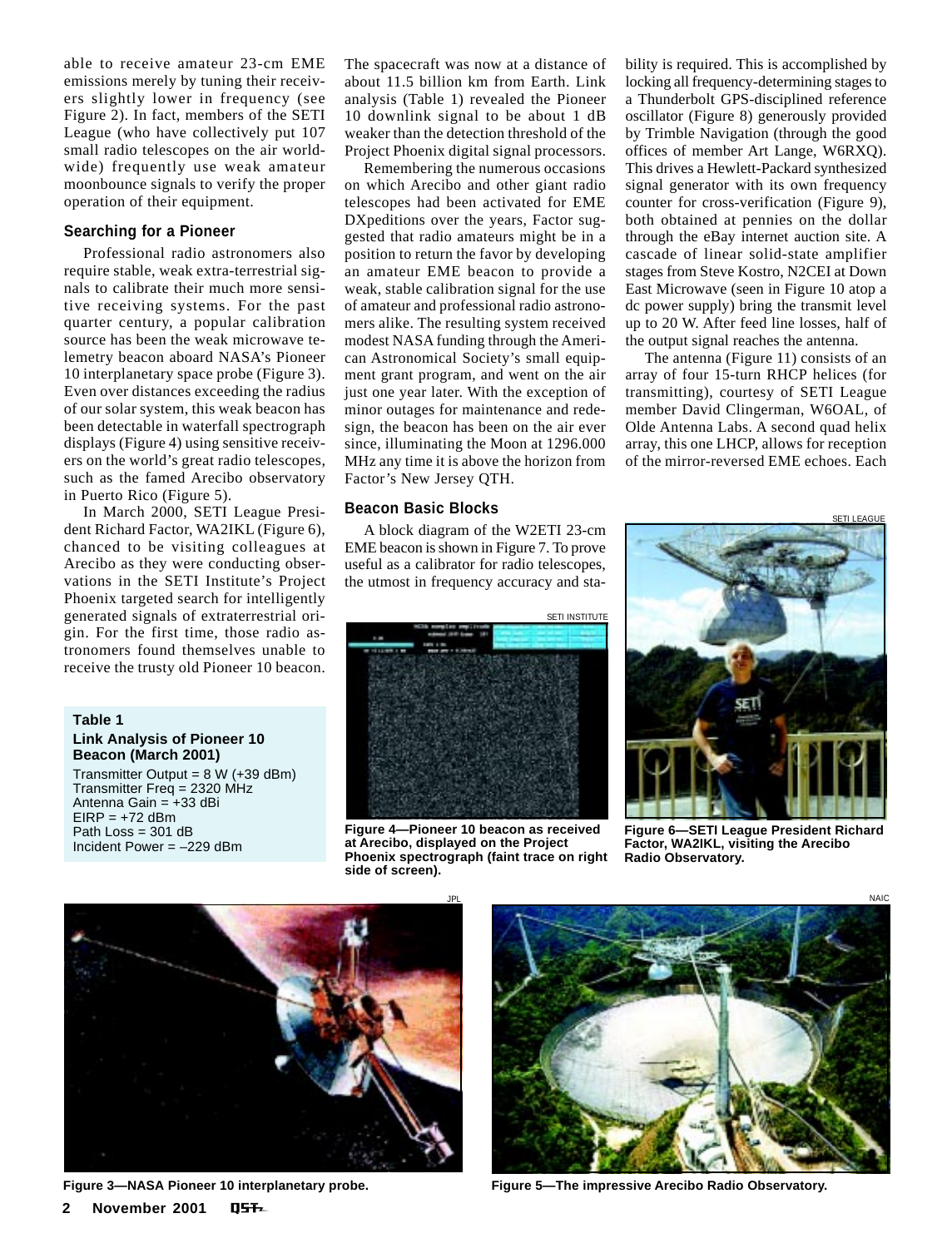quad array produces +24 dBic of gain. A parabolic reflector of even modest size would produce higher gain and stronger echoes. Because of the resulting narrow beamwidth, however, this approach would require precise Lunar tracking. By using

more modest antennas, tracking precision is reduced—an important consideration for the continuous, unattended operation that this beacon requires.

The antennas do, in fact, track the Moon in real time, rotated in azimuth and elevation by a set of Yaesu G-5600B rotators under computer control via an L. L. Grace Kansas City Tracker board obtained through AMSAT. The *Nova* software suite contributed by Mike Owen, W9IP, locates the moon and does much more, as we'll see



**Figure 7—A block diagram of W2ETI's 1296-MHz EME beacon. Figure 8—Trimble Thunderbolt GPS-disciplined clock.**





**Figure 9—EME beacon exciter (see text).**



**Figure 10—EME beacon intermediate power amplifiers (see text).**



**Figure 11—EME beacon antennas: four RHCP and four LHCP**



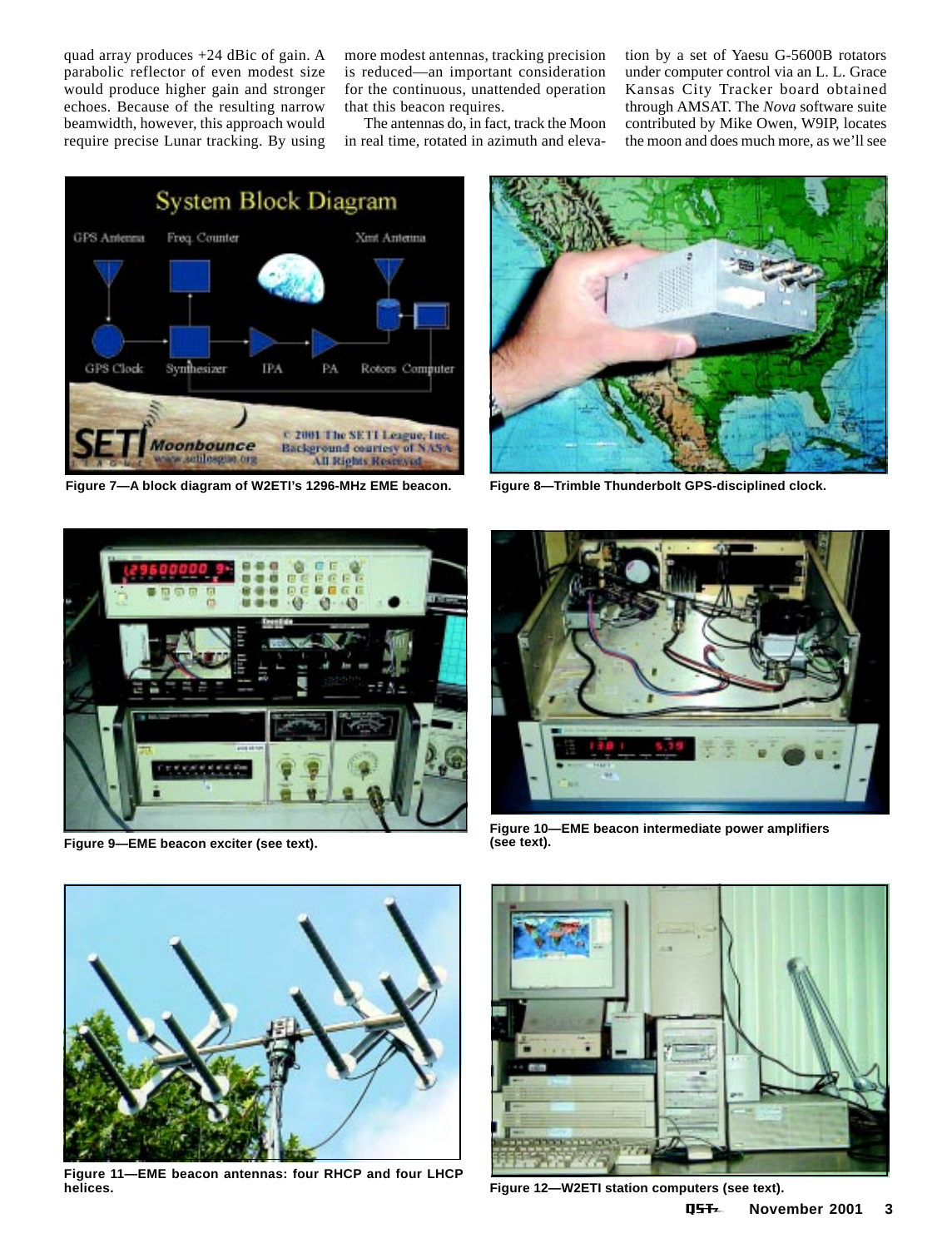# **Table 2 Link Analysis, W2ETI EME Beacon (March 2001)**

Transmitter Output = 10 W (+40 dBm) Transmitter Freq = 1296 MHz Antenna Gain = +24 dBi  $EIRP = +64$  dBm Path Loss = 271 dB Incident Power = –207 dBm

below. Figure 12 shows the station computers, yet another eBay acquisition.

Note the power amplifier indicated in Figure 7, a stage not implemented in the EME beacon's initial configuration (but to be discussed later). Without it, the SETI League 23-cm EME beacon achieves an effective isotropic radiated power of +64 dBm, and its echoes illuminate the Earth at an isotropic power level of –207 dBm, as indicated in Table 2. Compared to the Pioneer 10 beacon specifications in Table 1, this is a signal about 22 dB stronger than the calibrator previously used at Arecibo.

# **First Light**

Project Phoenix, which purchases dish time at Arecibo, had scheduled a four-

week-long observing run to begin in early March 2001. Because the EME propagation path varies widely over time, it was desired to schedule First Light (initial testing of the EME beacon) for a date and time that would maximize our success potential. Fortunately, *Nova* facilitated such optimization, as shown in Figures 13 through 18.

Because the Moon's orbit is elliptical, its distance from Earth varies over the course of a moonth—er, month. Figure 13 is a *Nova* plot of how this distance varied during March 2001. It indicated Lunar perigee (closest approach to Earth) for March 8 to March 9, and apogee (greatest distance) for the 20th. Because greater distance translates into increased free-space isotropic path loss, an operating period about one week into the month appeared optimum.

The 23-degree inclination of the Lunar orbit also influences EME scheduling. Because the 305-meter-diameter cylindrical reflector at the Arecibo observatory is fixed and looks straight up, the antenna's steering is limited and Lunar passes directly overhead are favored. This suggests operating when the Moon

is near its maximum northern declination, which Figure 14 suggests was to occur March 5. Perigee and maximum Lunar declination coincide only occasionally, and this time we seem to have gotten lucky.

Figure 15 shows the combined effects of declination and Earth-Moon distance. It allowed us to select March 8 as the optimum date for running EME tests with Arecibo. In fact, we did not achieve success until March 9, as the 8th saw the US Northeast gripped firmly in the arms of a blizzard, which encased the helix antennas in a coating of ice. There are some things that *Nova* cannot predict!

Because striking the Lunar surface with a grazing blow causes polarization scattering of the reflected signal, EME success is maximized when both stations view the Moon straight-on. That would occur at Lunar zenith if both transmitting and receiving stations were situated on the same meridian of longitude. Such is not the case for Arecibo and New Jersey. Fortunately, *Nova* calculates polarization scattering loss over time (Figure 16). Adding all of these temporal considerations (Figure 17), we see that for March 9, success



**Figure 13—Earth-Moon distance for March 2001. Figure 14—Lunar declination for March 2001.**









**Figure 15—Moon path degradation for March 2001. Figure 16—Spatial polarity loss for March 9, 2001.**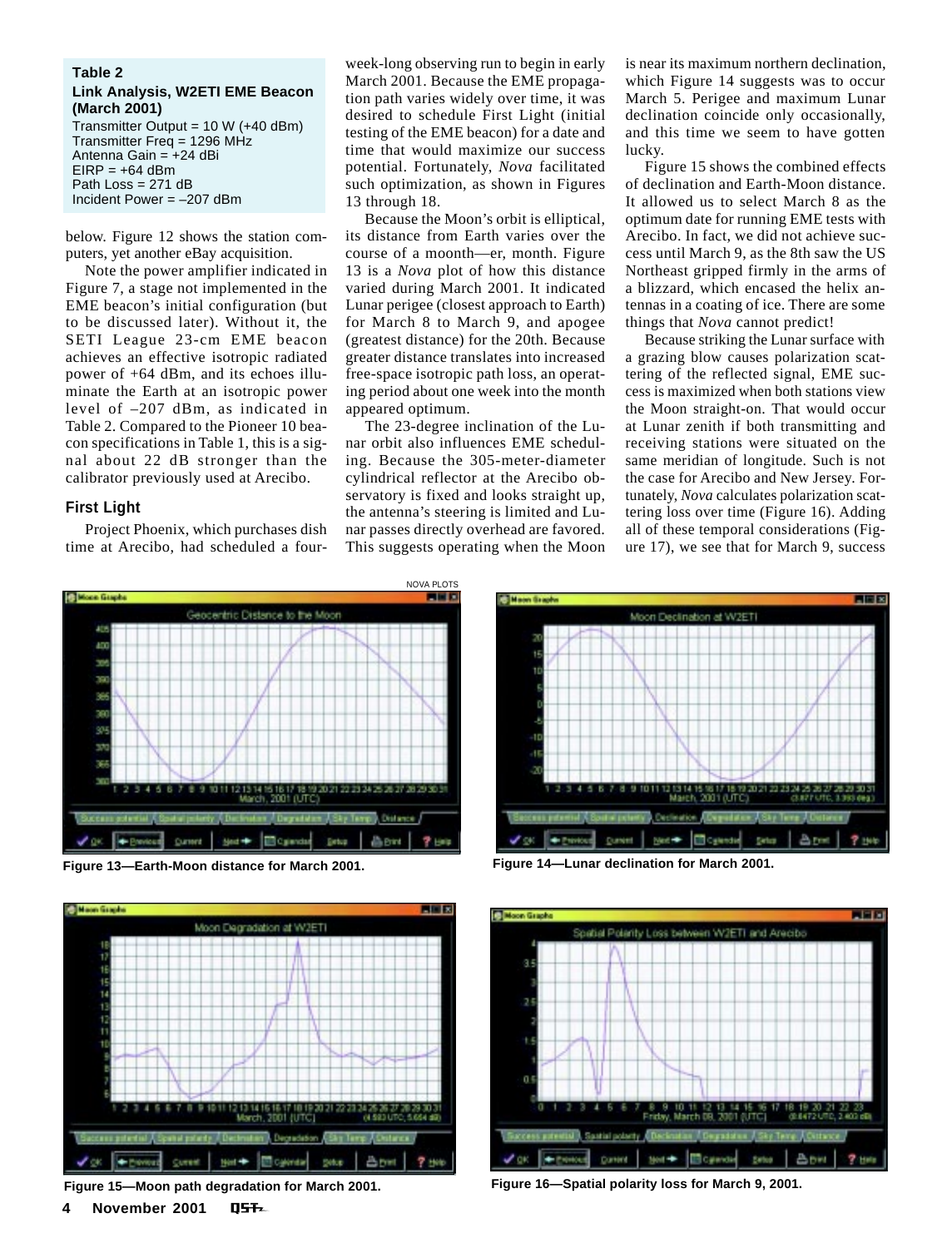

**Figure 17—EME success potential for March 9, 2001.**



**Figure 18—Lunar position during first detection of beacon.**

potential was maximum at 0400 UTC, and that's when we set up our EME sked.

Persistent blizzard conditions in the US Northeast nearly scuttled the tests. For days WA2IKL was snowed in at work, and I was snowed in at my northern Pennsylvania home. Neither of us was able to reach the location of the W2ETI beacon. Fortunately, all of the beacon equipment was wired for IEEE-488 bus control, and Richard was able to operate the beacon remotely, via the Internet. I was able to coordinate the experiment from home, monitoring the position of the Moon at both locations (Figure 18) in real time and, using a Webcam (Figure 19), to follow Arecibo's progress.

At 0400 UTC on March 9, 2001, precisely as predicted in software, a slowly Doppler-shifted carrier representing the weak W2ETI beacon appeared on Arecibo's spectrographic display (see Figure 20). First detection was achieved by astronomer Seth Shostak, N6UDK. Two weeks later at the California Academy of Sciences, I presented Seth with

the very first W2ETI EME beacon QSL card (Figure 21).

# **Under-Illumination Loss**

Interestingly, although the software predictions were accurate and the equipment worked well, the signal shown in



**Figure 19—This Webcam image shows the action at Arecibo. Left to right: Dr Seth Shostak, N6UDK (at edge of frame), software scientists Gerry Harp and Rob Ackermann, astronomer Dr Jill Tarter, and Congressman Lamar Smith (just off camera with only his leg visible).**

Figure 20 was scarcely discernible and hardly stronger than the former Pioneer 10 beacon signals shown in Figure 4. How could this be, considering that Tables 1 and 2 predicted that our beacon should have nearly 4 S-unit advantage?

It turns out that Arecibo's greatest advantage—its huge size and impressive gain—worked to our detriment. Like jam on a soda cracker, our broad uplink beamwidth spread the W2ETI signal smoothly across the  $\frac{1}{2}$ -degree Lunar disk. But Arecibo, with its 0.05-degree beamwidth, was only able to lick up about 1 percent of that jam (see Table 3). The rest of the jam ended up missing Arecibo completely, merely sticking to the tablecloth. Now if we factor in Arecibo's 20 dB of under-illumination loss, we see in Table 4 that our beacon signal, as available to Arecibo, was only 2 dB stronger than Pioneer 10. Because that transmitter was estimated at 1 dB below Arecibo's threshold, it's no wonder that our EME echo was received a scant 3 dB above mental telepathy!





**Figure 21—The author (right) presents Dr Seth Shostak, Figure 20—EME beacon first light at Arecibo. N6UDK, with the very first W2ETI EME beacon QSL card.**